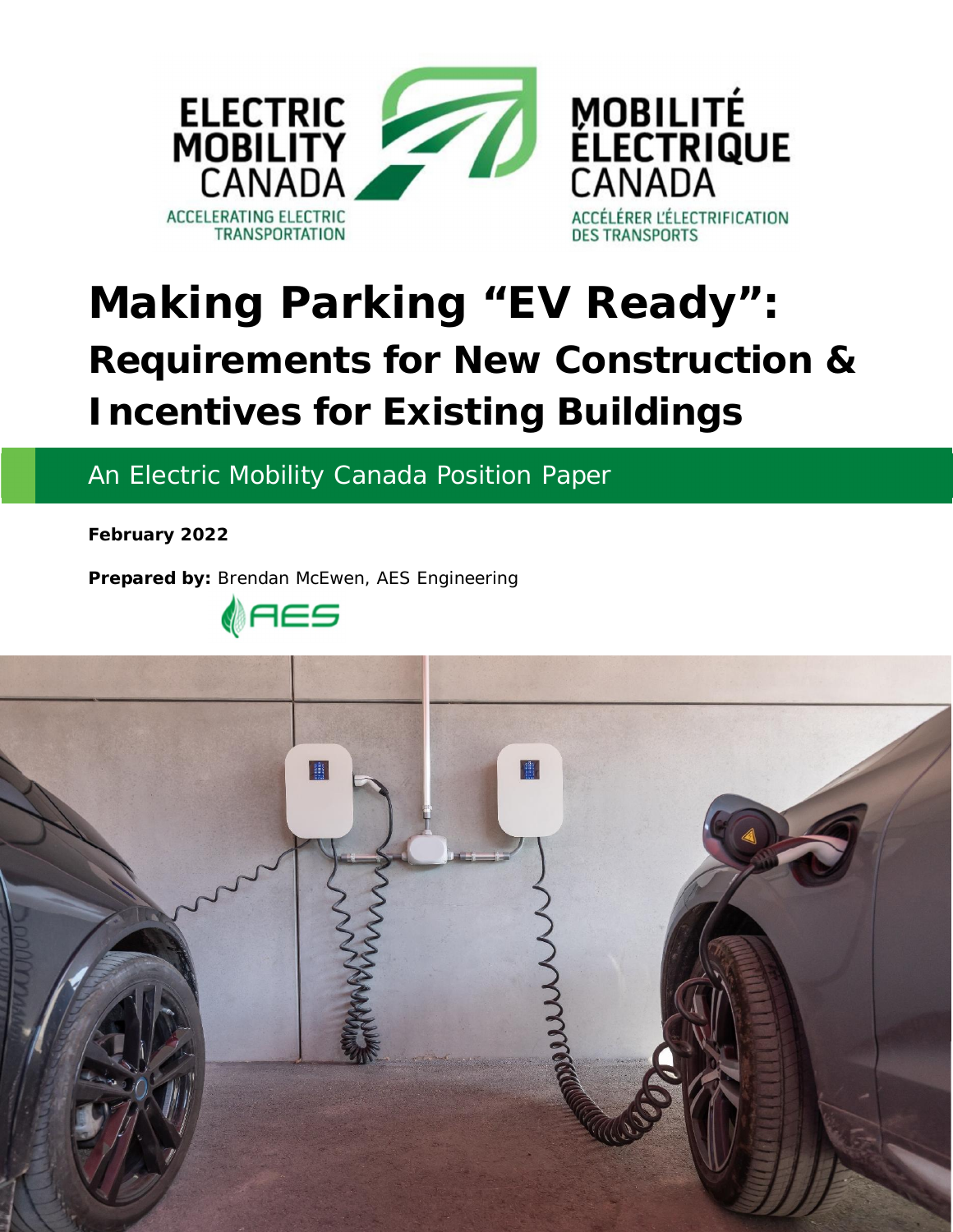## 1 Overview

Electric vehicle (EV) adoption is growing rapidly across Canada and around the world. In June 2021, the Federal government committed that it would require 100% of car and passenger truck sales be zero-emission by 2035.<sup>[1](#page-1-0)</sup> A February 2021 survey by KPMG finds that 68% of households that plan to buy a new vehicle in the next five years are likely to purchase an EV.<sup>[2](#page-1-1)</sup>

However, access to convenient, cost-effective EV charging is critical to enable drivers to adopt EVs. The most convenient and low cost place to charge an EV is at home, where households' vehicles park every night; about 75% of all EV charging in Canada currently occurs at home.<sup>[3](#page-1-2)</sup> Likewise, many drivers use workplace and/or public "on the go" EV charging.

However, getting access to EV charging is not always easy, especially in multifamily buildings. Nearly 30% of Canadians live in apartments or condos. A lack of EV charging access in these buildings especially creates a major barrier to EV uptake.

To support access to EV charging, it is critical that new and existing parking in residential buildings, workplaces, and fleet facilities be made "EV Ready".

"EV Ready" parking features an adjacent electrical outlet (e.g., a junction box or a receptacle), at which an EV charger can be installed in the future.

Accordingly, **Electric Mobility Canada calls on the Federal, Provincial and local governments, utilities, and other stakeholders to:**

- **1. Require 100% EV Ready residential parking, and 20-40% EV Ready nonresidential parking, in new developments**. Local and Provincial governments have a golden opportunity to adopt EV Ready requirements for new construction. Likewise, the Federal Government can adopt EV Ready requirements into the model National Energy Code for Buildings and the National Building Code.
- **2. Make at least one million parking spaces in existing multifamily buildings EV Ready in the next 5 years through best practice incentive programs.** We recommend the Federal Government fund an EV Ready Incentive Program, providing \$1-billion over five years to make at least one-million parking spaces in multifamily buildings EV Ready. Likewise, utilities, Provincial, and local governments all can support comprehensive EV Ready upgrades to existing multifamily buildings, workplaces and fleet facilities.

<span id="page-1-0"></span> $1$  Government of Canada. June 29, 2021. "Building a green economy: Government of Canada to require 100% of car and passenger truck sales be zero-emission by 2035 in Canada". <https://bit.ly/3tFOVtC>

<span id="page-1-1"></span><sup>&</sup>lt;sup>2</sup> KPMG. February 25, 2021. "Electric Vehicles to make up majority of new car purchases". <https://bit.ly/3rtKcse>

<span id="page-1-2"></span><sup>3</sup> Fleetcarma. *Charge the North: Summary Report*. <https://www.fleetcarma.com/charge-the-north-summary/>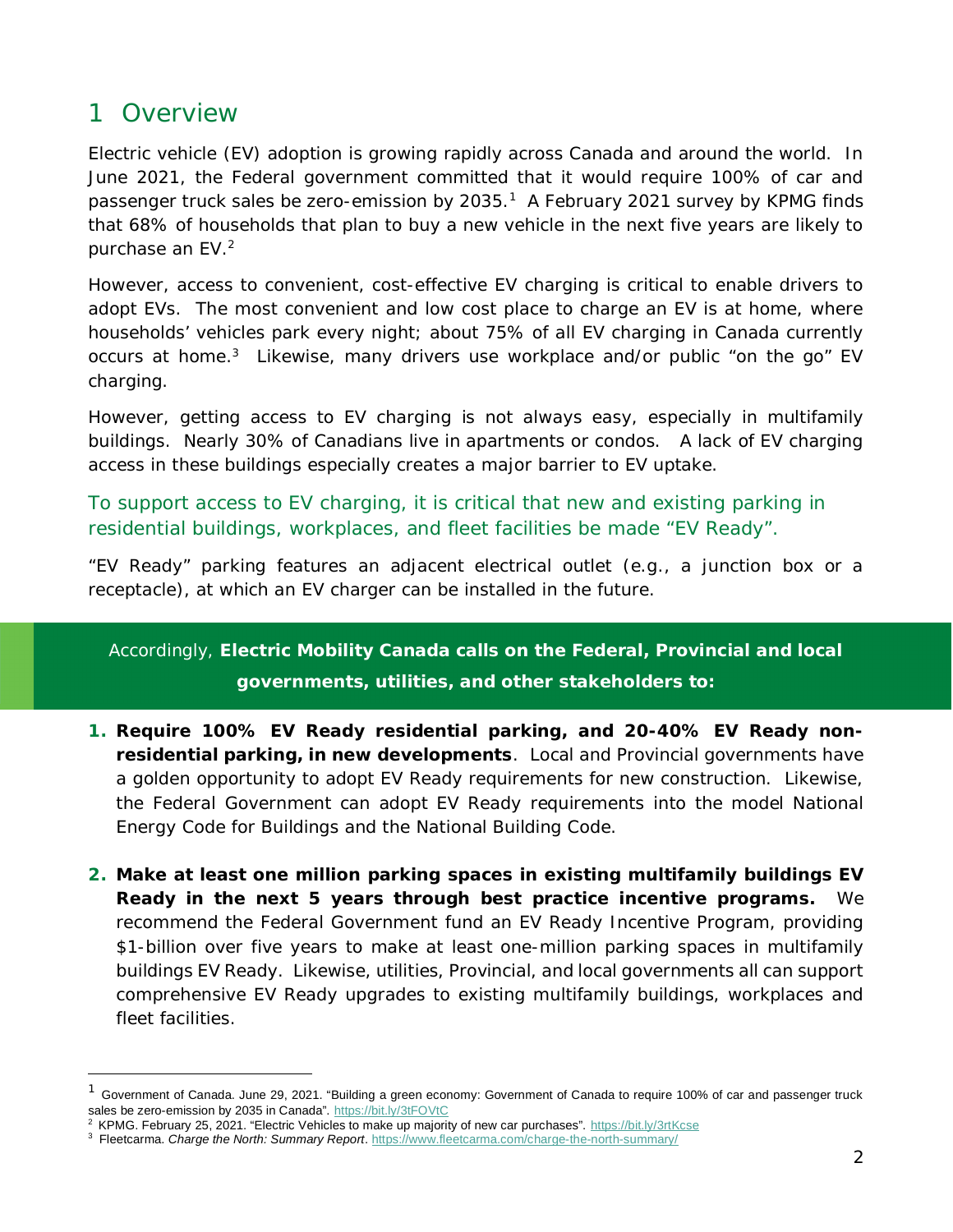## 2 What is EV Ready Parking?

"EV Ready" parking is a parking space that features an adjacent electrical outlet capable of providing at least "Level 2" EV charging (as defined by the SAE standard J1772 – i.e., 208V/240V, <80A). **EV Ready parking makes it much easier and lower cost to install an EV charging station in the future,** compared to retrofitting all the requisite electrical infrastructure at the time that a Level 2 EV charger is installed**.** Figure 1 shows the equipment required to make a parking space EV Ready.



#### *Figure 1: EV Ready Parking. Source: AES Engineering.*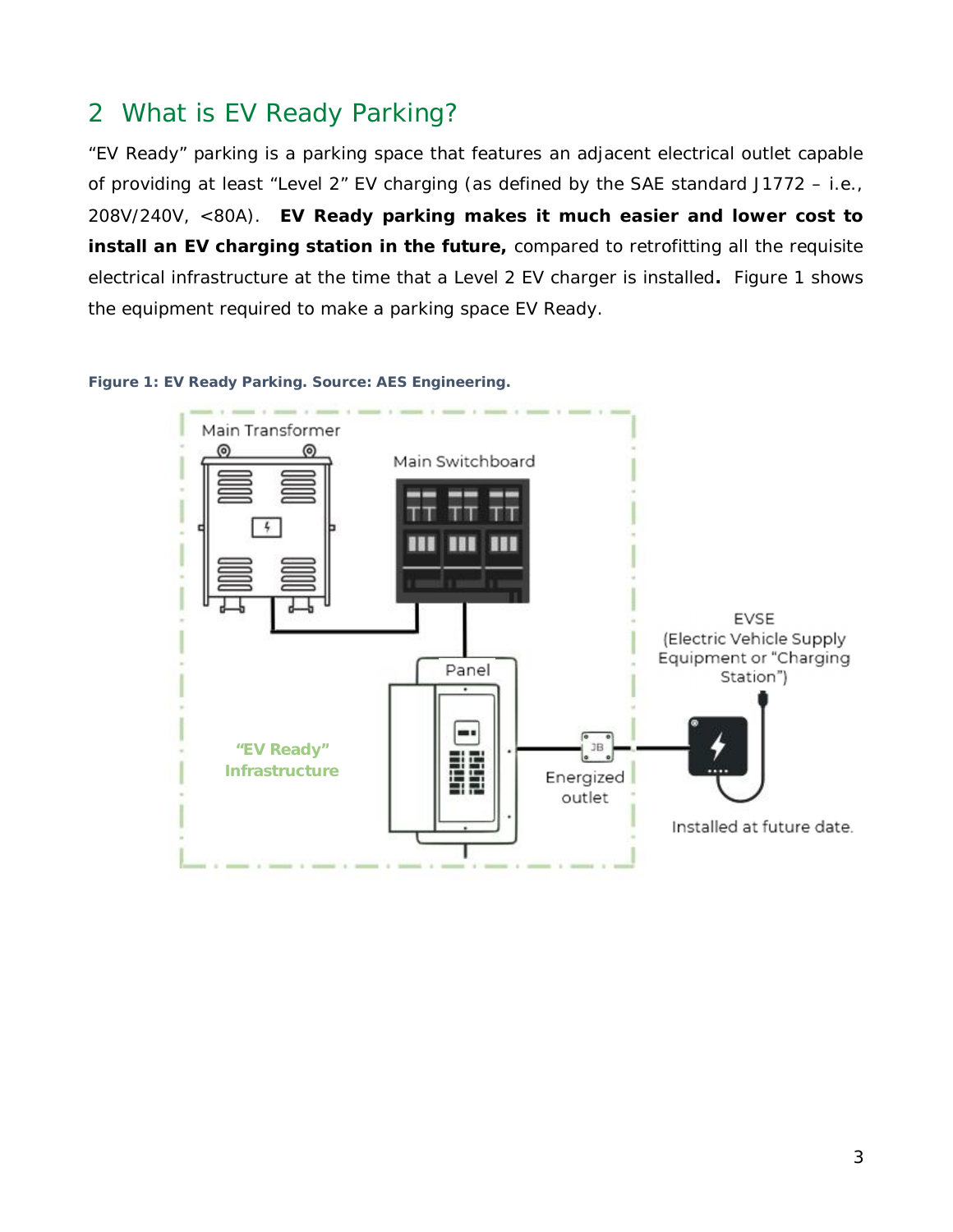### 2.1 About EV Energy Management Systems (EVEMS)

EV energy management systems (EVEMSs) are technologies that allow multiple EVs to charge on the same electrical circuit. EVEMSs make it possible to provide large amounts of parking (e.g., 100% of parking in an apartment building) with EV charging. By controlling the rate and timing of charging, EVEMSs charge multiple vehicles while reducing the required circuit capacity. Most networked chargers are compatible with EVEMSs.

While the speed of charging slows when multiple EVs are charging simultaneously on a shared circuit, using reasonable amounts of load sharing using EVEMS is perfectly appropriate in situations where vehicles are parked for longer periods of time (e.g., overnight in residential parking, or the course of a day at a workplace).

When implementing an EVEMS, or otherwise installing charging equipment that is capable of load sharing, design and owners should ensure that they design the load sharing system to provide for the energy needs of all drivers being served in a typical period (e.g overnight). In making such considerations, it is important to consider cold weather efficiency and charging needs for long trips.

*Figure 2: Some different electrical configurations enabled by EVEMS. Source: AES Engineering.*



Circuit sharing: Multiple EVSE on a circuit, with control to ensure capacity is not exceeded.



Panel  $\Box$ **EVEMS** K **Utility Meter** 

Feeder sharing (e.g., Demand Control Charger): On/off control of EVSE based on available capacity on the supply to an electrical panel.

Panel sharing: EVSE loads in excess of panel, with control to ensure capacity is not exceeded.



Service monitoring: Monitoring of spare capacity on building's main electrical board and control of EV loads accordingly.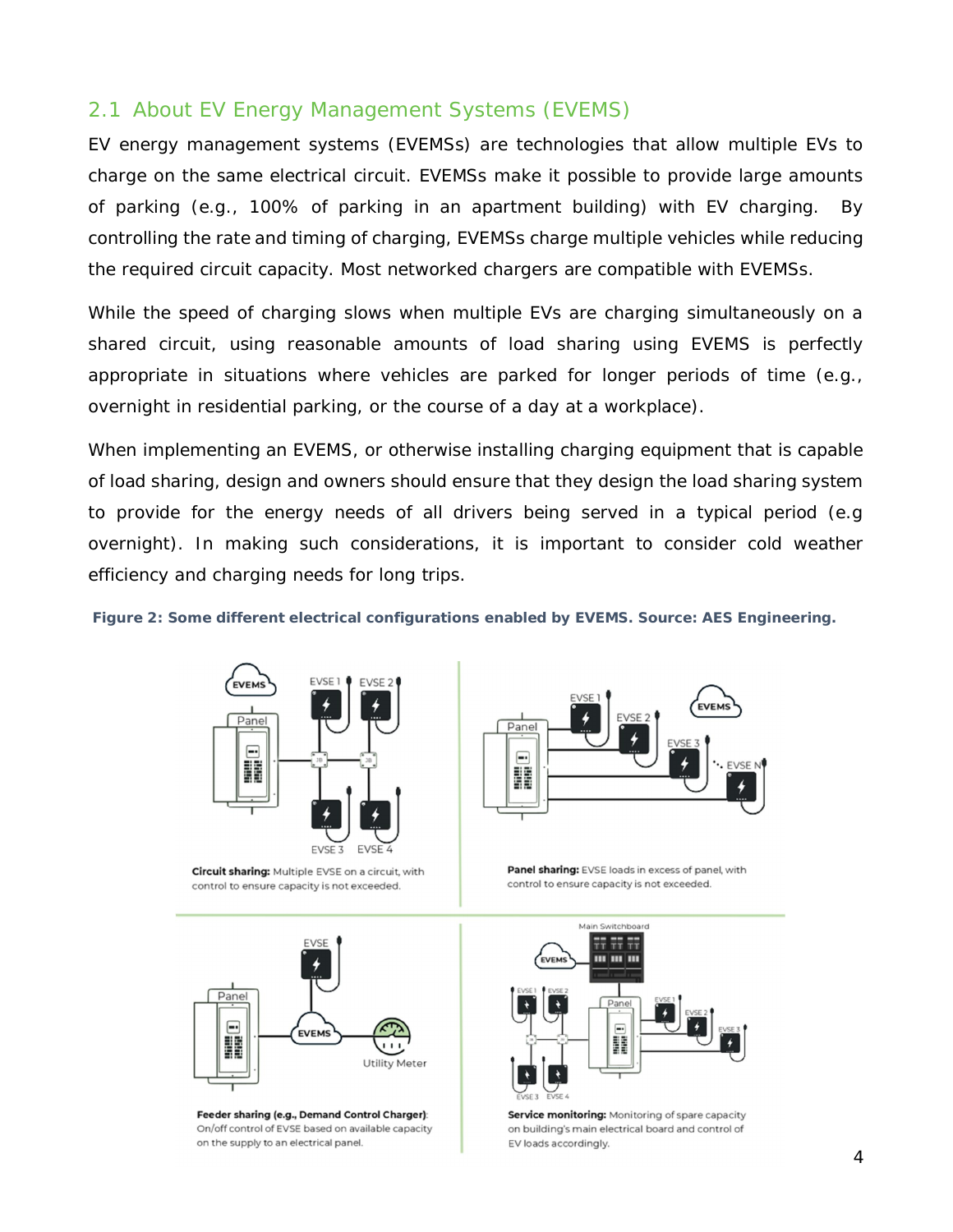## 2.2 Costs of 100% EV Ready Parking can be Low When Designing for Use of EVEMS

Designing for use of EVEMS can significantly reduce the cost of implementing "EV Ready" parking, by reducing the size of the electrical system that must be installed. Figure 3 demonstrates the incremental costs to make an example 6-storey apartment building 100% EV Ready, when designing a building without use of EVEMS, versus using EVEMS to enable 2-share and 4-share configurations on 40A branch circuits.

*Figure 3: Cost per parking space to make all parking EV Ready in a new 6 storey multifamily building in Kelowna, BC. Source AES Engineering. 2019.*



Numerous EV Ready costing studies have been undertaken for local governments, utilities and building owners across the country. These studies have found that all residential parking can be made EV Ready in new multifamily buildings for costs of approximately \$500 to \$1500 per parking space<sup>[4](#page-4-0)</sup>  $-$  this is a fraction of the total cost to construct new parking, which typically exceeds \$50,000 per parking space in major Canadian cities (the total cost of structural parking includes the cost of structural concrete and rebar; electrical and mechanical systems; the opportunity cost of space; etc.).

It is much lower cost to make new buildings EV Ready, compared to existing buildings; however, it is possible to implement 100% EV Ready retrofits to residential buildings at acceptable costs, as will be explored below.

<span id="page-4-0"></span><sup>4</sup> See, e.g., AES Engineering. 2021*. Electric Vehicle Charging Infrastructure Costing Study*. Prepared for the Clean Air Partnership. <https://bit.ly/33OqxuM>& AES Engineering. 2017. *Electric Vehicle Charging Infrastructure in New Multifamily Developments: Requirement Options and Costing Analysis*. Prepared for City of Richmond. <https://bit.ly/3FKV0r5>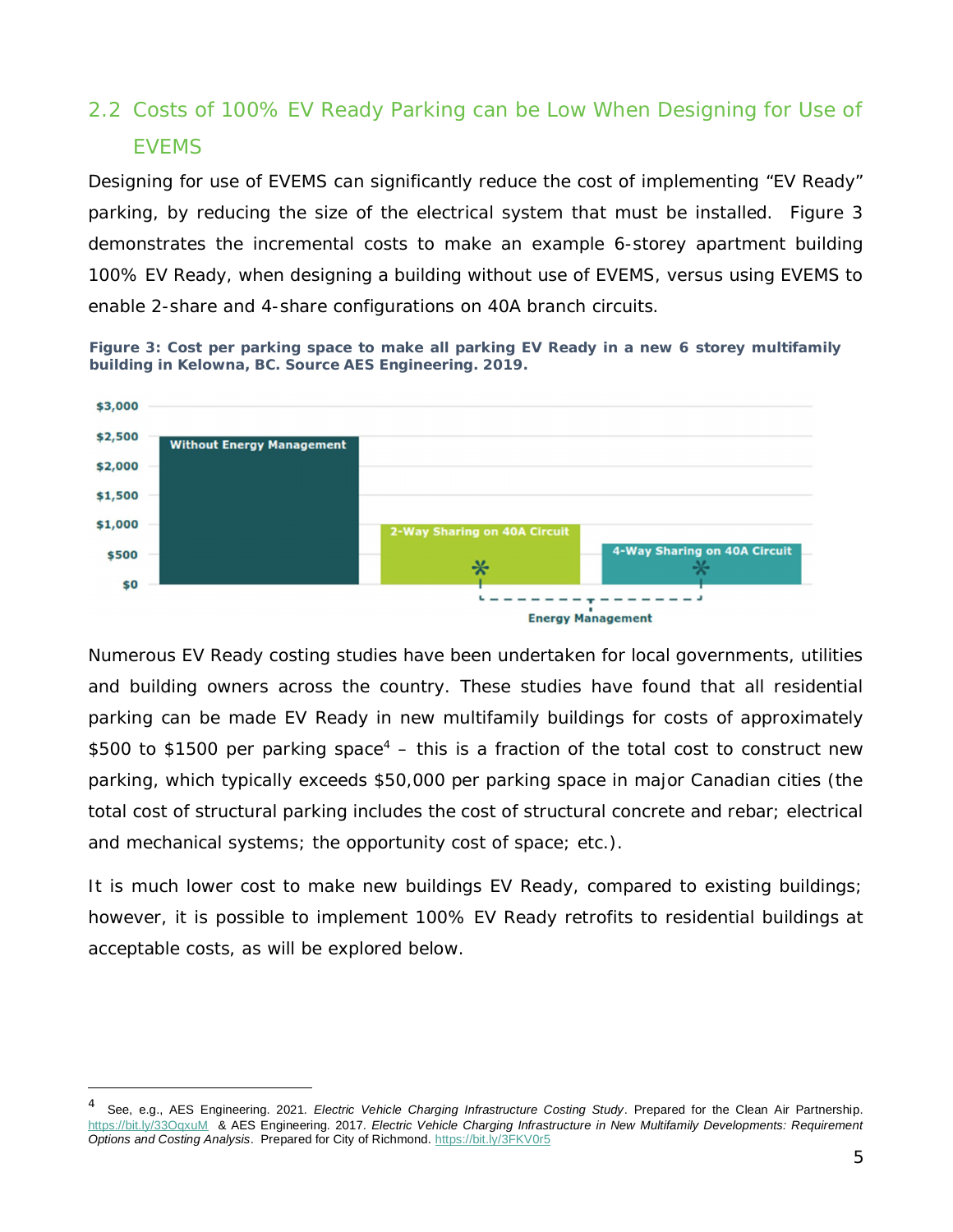## 3 EV Ready New Construction Requirements

#### 3.1 Canadian Jurisdictions are Leading in EV Ready Requirements Adoption

As of the time of this writing, multiple Canadian local governments and Provinces have established requirements that residential parking, and a proportion of non-residential parking, in new construction to be EV Ready. Likewise, many other jurisdictions are considering requirements with similar levels of ambition. The table below summarizes requirements known to the author as of December 2021.

| <b>JURISDICTION</b>       | <b>RESIDENTIAL</b>            | <b>COMMERCIAL</b>    |
|---------------------------|-------------------------------|----------------------|
| City of Toronto, ON       | 100% EV Ready                 | 25% EV Ready         |
| Province of Quebec        | 100% EV Ready (single family) |                      |
| Ville de Laval, QC        | 50% EV Ready                  |                      |
| City of Vancouver, BC     | 100% EV Ready                 | 45% EV Ready         |
| City of North Van, BC     | 100% EV Ready                 | 45% EV Ready         |
| City of Port Moody, BC    | 100% EV Ready                 | 20% EV Ready         |
| City of Surrey, BC        | 100% EV Ready                 | 20% EV Ready         |
| District of North Van, BC | 100% EV Ready                 | 20% EV Ready         |
| District of Saanich, BC   | 100% EV Ready                 | Varies, ~5% EV Ready |
| City of Victoria, BC      | 100% EV Ready                 | 5% EV Ready          |
| Town of View Royal, BC    | 100% EV Ready                 | ~5% EV Ready         |
| City of Richmond, BC      | 100% EV Ready                 |                      |
| City of Burnaby, BC       | 100% EV Ready                 |                      |
| City of New West, BC      | 100% EV Ready                 |                      |
| District of Squamish, BC  | 100% EV Ready                 |                      |
| City of Coquitlam, BC     | 1 EV Ready / dwelling         |                      |
| District of West Van., BC | 100% EV Ready                 |                      |
| Township of Langley, BC   | 1 EV Ready / dwelling         |                      |
| City of Nelson, BC        | 1 EV Ready / dwelling         | 10% EV Ready         |

The 100% EV Ready requirements for residential parking adopted by many of the local governments noted above represent an international best practice, and the recommended approach for other jurisdictions to replicate.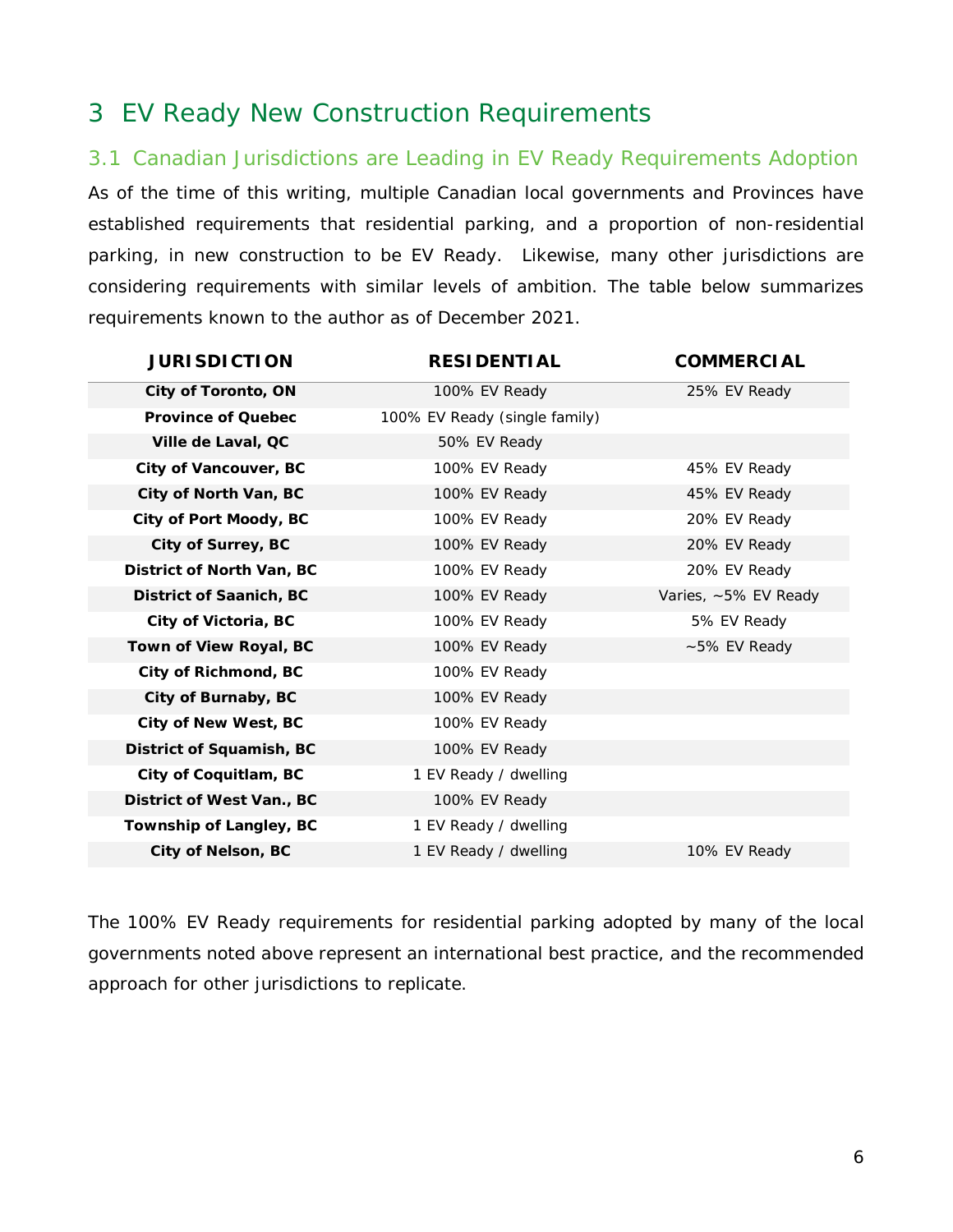#### 3.2 Recommended EV Ready Requirements for New Developments

An "EV Ready" parking space should be defined as: "A parking space that features an adjacent energized electrical outlet [i.e., a junction box or a receptacle] capable of providing Level 2 charging."

**It is recommended that jurisdictions require:**

- **100% EV Ready residential parking –** All (100%) residential parking in new developments be "EV Ready".
- **Significant proportions of EV Ready non-residential parking –** Jurisdictions should consider establishing requirements according to whether parking is intended for "workplace charging", "opportunity charging" or fleets:
	- o **Workplace charging** Approximately 20-40% of parking intended for employee parking is recommended to be EV Ready. Like residential uses, workplace charging requirements should allow for significant amounts of load sharing using EVEMS, reflecting that relatively slow rates of EV charging are appropriate for the typically long dwell times of the workplace parking spaces.
	- o **Opportunity charging** (i.e., "on the go" charging; "convenience charging") - Approximately 5-20% of parking intended for non-residential visitors (e.g., retail customers, etc.) is recommended to be EV Ready for "Opportunity Charging". This Opportunity Charging should provide a relatively fast rate of Level 2 charging (e.g., minimum 6.6kW), given that the vehicles spend relatively shorter periods of time in such parking
	- o **Fleet charging -** Parking intended for fleet vehicles is generally recommended to be 100% EV Ready.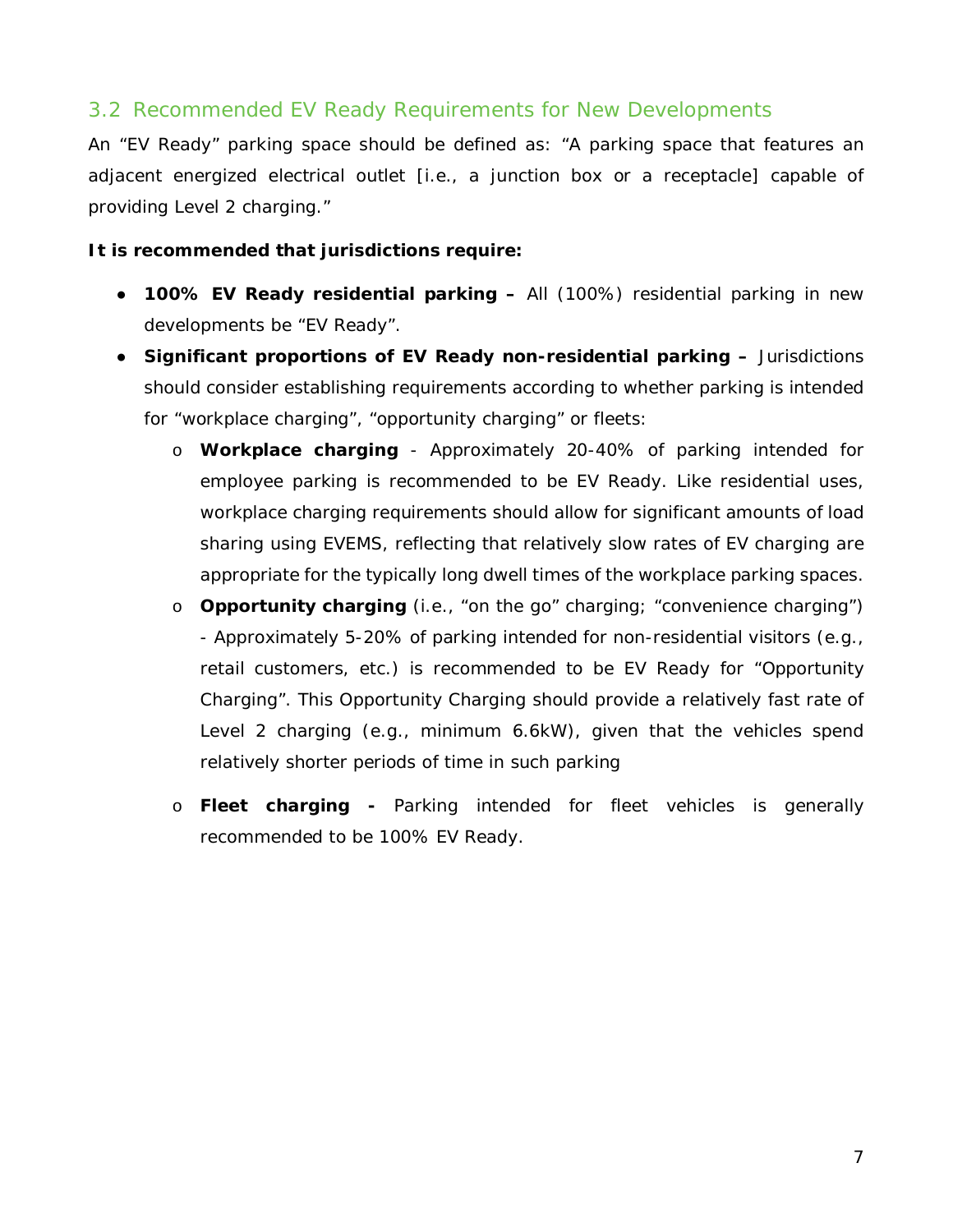## 3.3 How Cities, Provinces and the Federal Government Can Support EV Ready New Construction

Cities, provinces and the federal government all have a role to play in requiring new construction to be EV Ready. The table below outlines key roles for these different levels of government. It also notes more detailed guidance documents that can support policy adoption.

| Jurisdiction              | Action                                                                                                                                                                                                                                                                                            | Resources                                                                                                                                                                                                                                                                                                   |
|---------------------------|---------------------------------------------------------------------------------------------------------------------------------------------------------------------------------------------------------------------------------------------------------------------------------------------------|-------------------------------------------------------------------------------------------------------------------------------------------------------------------------------------------------------------------------------------------------------------------------------------------------------------|
| Local<br>Governments      | Adopt local EV Ready requirements for new<br>construction.<br>Local governments have enacted these<br>requirements in:<br>Parking design requirements (e.g., in Parking<br>Bylaws or Zoning Bylaws).<br>Policies applied to new construction.<br>$\bullet$<br>Building requirements.<br>$\bullet$ | AES Engineering. 2021. "EV<br><b>Ready" Requirements for New</b><br><b>Buildings: A Best Practice Guide</b><br>for BC Local Governments <sup>5</sup> - This<br>Guide provides model bylaw language<br>for EV Ready new construction<br>requirements and associated technical<br>bulletins.                  |
| Provincial<br>Governments | Explicitly enable local governments to<br>adopt EV Ready requirements if not<br>enabled by default, and/or<br>Adopt EV Ready requirements in<br>Province-wide regulations and policies<br>(e.g., such as building codes or land use<br>planning rules).                                           | McEwen Climate and Energy; AES<br>Engineering & Integral Group.<br>2019. EV Ready Requirements<br><b>Framework.</b> Prepared for Natural<br>Resources Canada <sup>6</sup> - This report<br>includes draft language for inclusion in<br>model national codes, and may be<br>customized for Provincial codes. |
| Federal<br>Government     | Provide financial support for cities and<br>Provinces to enact requirements.<br>Adopt requirements into model Codes:<br>Building Code (Part 9<br>Model National<br>$\bullet$<br>buildings)<br>Model National Energy Code for Buildings<br>(Part 3 buildings)                                      |                                                                                                                                                                                                                                                                                                             |

<span id="page-7-0"></span><sup>5</sup> AES Engineering. "EV Ready" Requirements for New Buildings: A Best Practice Guide for BC Local Governments 2021. <https://docs.communityenergy.ca/wp-content/uploads/EV-Ready-Requirements-for-New-Buildings-Final.pdf>

<span id="page-7-1"></span><sup>6</sup> AES Engineering & Integral Group. "EV Readiness" Requirements Framework. 2019. [https://cleanairpartnership.org/cac/wp](https://cleanairpartnership.org/cac/wp-content/uploads/2019/10/NRCan-EV-Readiness-Requirements-Framework-Final-Report-4-11-2019-McEwen-Climate-and-Energy.pdf)content/uploads/2019/10/NRCan-EV-Readiness-Requirements-Framework-Final-Report-4-11-2019-McEwen-Climate-and-Energy.pdf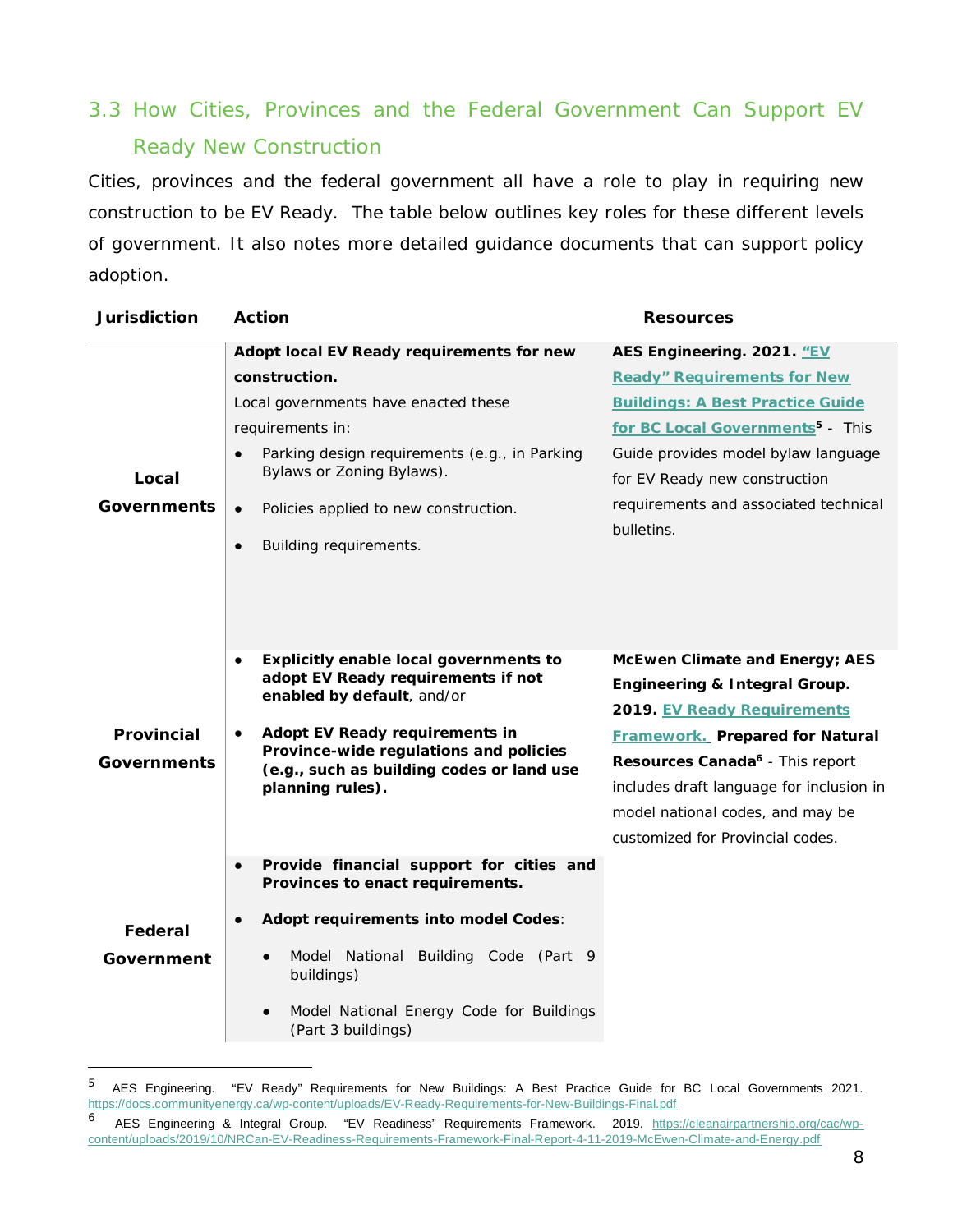## 4 EV Ready Existing Buildings

#### 4.1 How to Implement EV Charging Infrastructure in Existing Buildings

Broadly, there are two ways that existing buildings can implement EV charging infrastructure:

- **1. Comprehensive EV Ready retrofits** A building undertakes an electrical renovation to make a significant proportion of parking "EV Ready" (e.g., A multifamily condominium might make all parking EV Ready, to accommodate all drivers adopting an EV in the coming decades. A workplace might implement a 10% EV Ready retrofit to accommodate parking for the foreseeable future). As drivers adopt EVs, EVSE are installed at their assigned parking space. Comprehensive EV Ready retrofits can be particularly valuable for multifamily condominiums, rental housing and workplaces.
- **2. Incremental additions of EV chargers** Under this model, a building implements a few chargers at a time. Often, EVSE are located in common parking areas (e.g., visitor parking) and are shared by multiple residents or building occupants. Over time, as more EVs are adopted, new electrical renovations are undertaken to implement more charging.

The table below compares these two options for multifamily buildings.

To date, most incentive programs that support EV charging infrastructure in existing multifamily buildings, workplaces, or fleet parking (e.g., NRCan's ZEVIP) support the incremental addition of a few EV chargers. However, it is important that programs evolve to also offer multifamily buildings, workplaces and fleets the option to implement Comprehensive EV Ready Retrofits (e.g., 100% EV Ready residential buildings). In many circumstances, these Comprehensive EV Ready Retrofits will provide the greatest value over the lifetime of the building. Moreover, Comprehensive EV Ready Retrofits will most cost-effectively enable wide-spread EV adoption, optimizing use of public and/or utility rate-payer funds.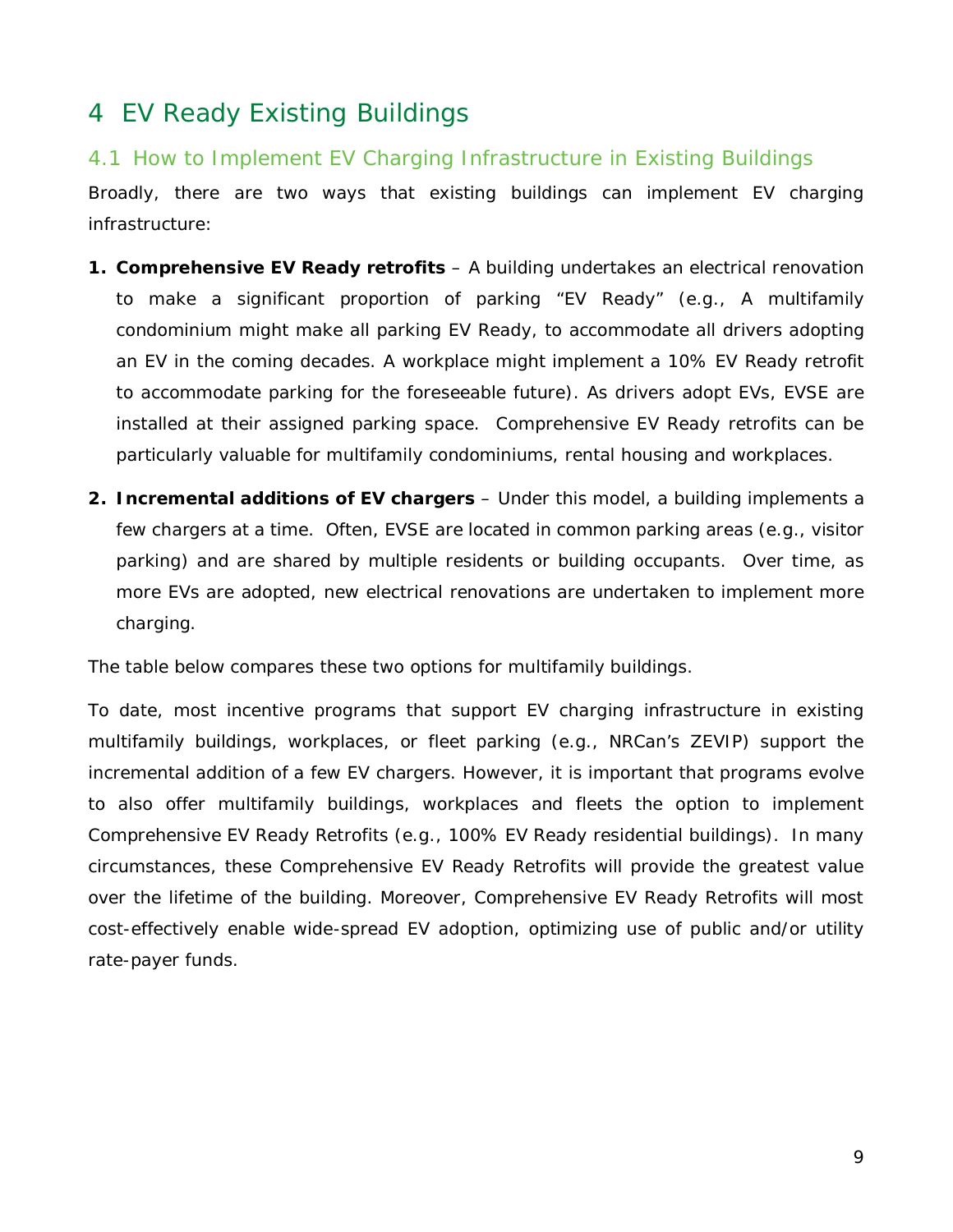|                                  | 1. Comprehensive EV Ready<br>Retrofits                                                       | 2. Incremental additions of EV<br>chargers                                                                                                                                                                                                       |
|----------------------------------|----------------------------------------------------------------------------------------------|--------------------------------------------------------------------------------------------------------------------------------------------------------------------------------------------------------------------------------------------------|
| Process                          | One large electrical renovation                                                              | Series of incremental electrical<br>renovations over time.                                                                                                                                                                                       |
| Cost                             | Lower life-cycle cost.<br>$\bullet$                                                          | Higher life-cycle cost.<br>$\bullet$                                                                                                                                                                                                             |
|                                  | Larger one-time upfront cost.                                                                | Series of smaller projects.                                                                                                                                                                                                                      |
| Location of<br>charging stations | In drivers' assigned parking space.                                                          | Often, initially in commonly accessible<br>parking (e.g., visitor parking).<br>Sometimes in assigned parking.                                                                                                                                    |
| Process for                      | Simple process to install chargers                                                           | Process to implement new chargers is                                                                                                                                                                                                             |
| drivers to install<br>chargers   | (after initial comprehensive<br>electrical renovation).                                      | frequently lengthy, and usually<br>complicated.                                                                                                                                                                                                  |
| Convenience                      | Highly convenient for drivers.<br>Parking & EV charging in regular<br>assigned parking spot. | Depends on location of chargers. If<br>located in common parking (e.g.,<br>visitor parking), can be less<br>convenient.                                                                                                                          |
| Futureproofing                   | Typically, can ensure that all drivers                                                       | Initial installations may not be                                                                                                                                                                                                                 |
|                                  | get adequate charging<br>infrastructure. Avoids stranded<br>assets.                          | designed for later expansion; some<br>potential for stranded assets. Potential<br>to exhaust limited electrical capacity if<br>design for EVEMS not considered.                                                                                  |
|                                  |                                                                                              |                                                                                                                                                                                                                                                  |
| Example<br>Incentive<br>Programs | <b>CleanBC EV Ready Rebate</b><br>Program <sup>7</sup>                                       | <b>NRCan Zero Emission Vehicle</b><br>Infrastructure Program (ZEVIP) for<br>multifamily buildings <sup>8</sup><br>Transition énérgetique Quebec<br>$\bullet$<br>rebates <sup>9</sup><br><b>CleanBC EV Charger Rebate</b><br>Program <sup>7</sup> |

<span id="page-9-0"></span><sup>&</sup>lt;sup>7</sup> BCHydro. EV charging rebates for apartment and condo buildings. [https://electricvehicles.bchydro.com/incentives/charger](https://electricvehicles.bchydro.com/incentives/charger-rebates/apartment)rebates/apartment

<span id="page-9-1"></span><sup>8</sup> Government of Canada. Zero Emission Vehicle Infrastructure Program. [https://www.nrcan.gc.ca/energy-efficiency/transportation](https://www.nrcan.gc.ca/energy-efficiency/transportation-alternative-fuels/zero-emission-vehicle-infrastructure-program/21876)alternative-fuels/zero-emission-vehicle-infrastructure-program/21876

<span id="page-9-2"></span><sup>9</sup> Government of Quebec. Multi-unit building charging station rebate.

<https://vehiculeselectriques.gouv.qc.ca/english/rabais/multilogement/programme-remboursement-borne-recharge-multilogement.asp>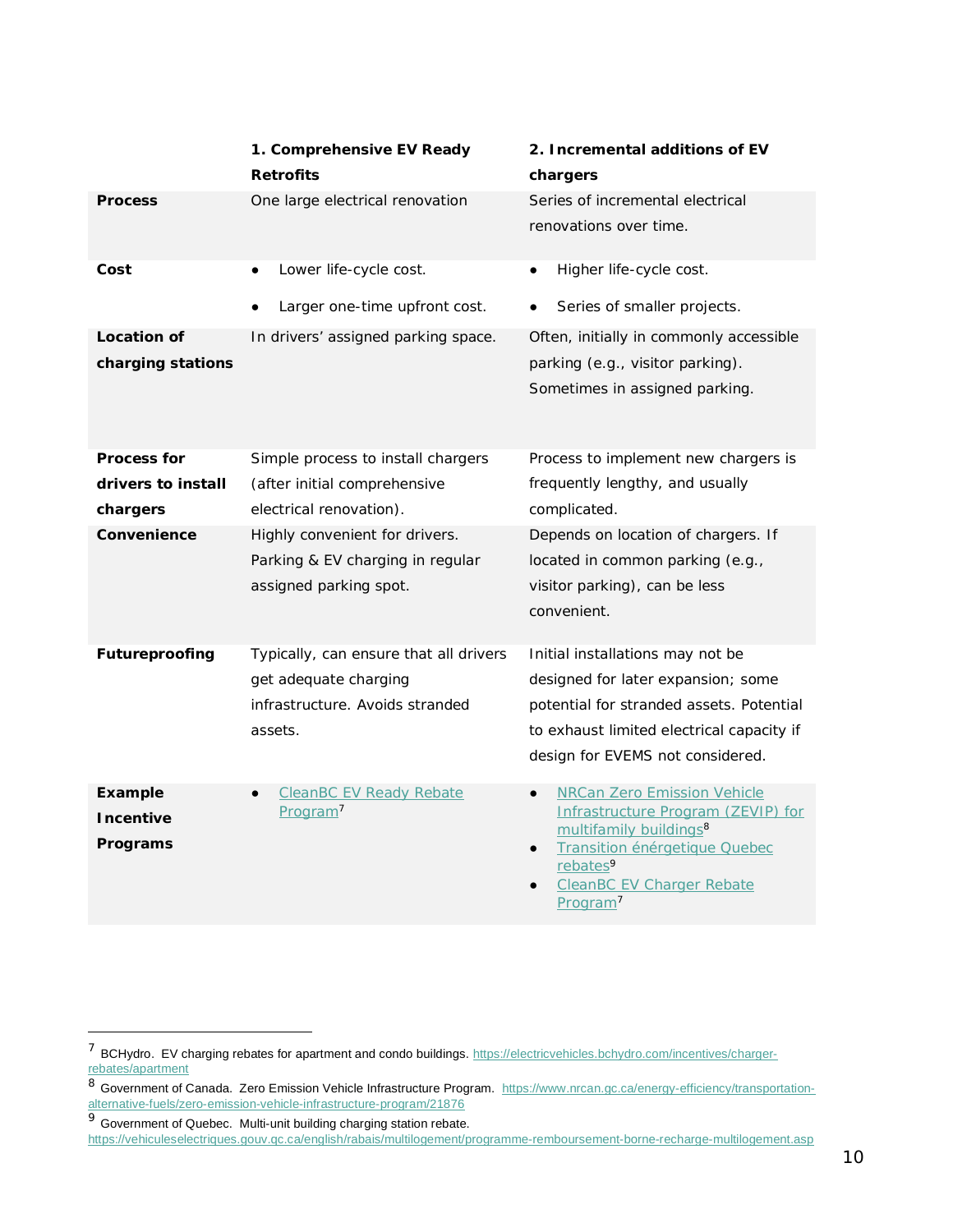#### 4.2 Case Study – BC EV Ready Rebate Program

The CleanBC EV Ready Rebate program<sup>[10](#page-10-0)</sup> is a model example of a comprehensive EV Ready Retrofit incentive program. The EV Ready Rebate program supports multifamily buildings to implement 100% EV Ready retrofits. The program was launched in January 2021.

To participate in the program, buildings must first commission an EV Ready Plan from an engineer or electrical contractor. The EV Ready Plan outlines a strategy that provides a minimum of one EV Ready parking space per residential unit. The EV Ready Plan must include an assessment of how much electrical capacity is available for the building to implement EV charging; determination of the minimum charging performance requirements (e.g. how much load sharing with EVEMS is viable) for the building; and conceptual designs and cost-estimates to make all parking spaces EV Ready. The program provides up to \$3000 per EV Ready Plan (up to 75% of the cost of the Plan).

Once a multifamily condominium or rental building owner has received the EV Ready Plan and its cost estimate, they decide whether or not to proceed with the project (e.g. during an Annual or Special General meeting, in the case of a condominium). The CleanBC EV Ready Rebate program provides a \$600 per EV Ready parking space, up to \$80,000 per building (50% of total costs), for buildings that implement at least 1 EV Ready parking space per residence.

Since the program's initiation less than a year prior to this writing, more than 200 multifamily buildings have undertaken EV Ready Plans. At the time of this writing, dozens are proceeding with implementing 100% EV Ready retrofits, and many more buildings have scheduled a decision on their EV Ready upgrade plans at an condominium Annual General Meeting or Special General Meeting.

Many EV charging industry participants recognize the CleanBC EV Ready Rebate Program as a best practice, and note that the program cost-effectively enables wide-spread adoption of EVs and the most convenient charging services for the building. Requests have been made to the Province to extend the EV Ready rebates to workplaces and fleet parking facilities.

<span id="page-10-0"></span><sup>10</sup> BCHydro. EV charging rebates for apartment and condo buildings. [https://electricvehicles.bchydro.com/incentives/charger](https://electricvehicles.bchydro.com/incentives/charger-rebates/apartment)rebates/apartment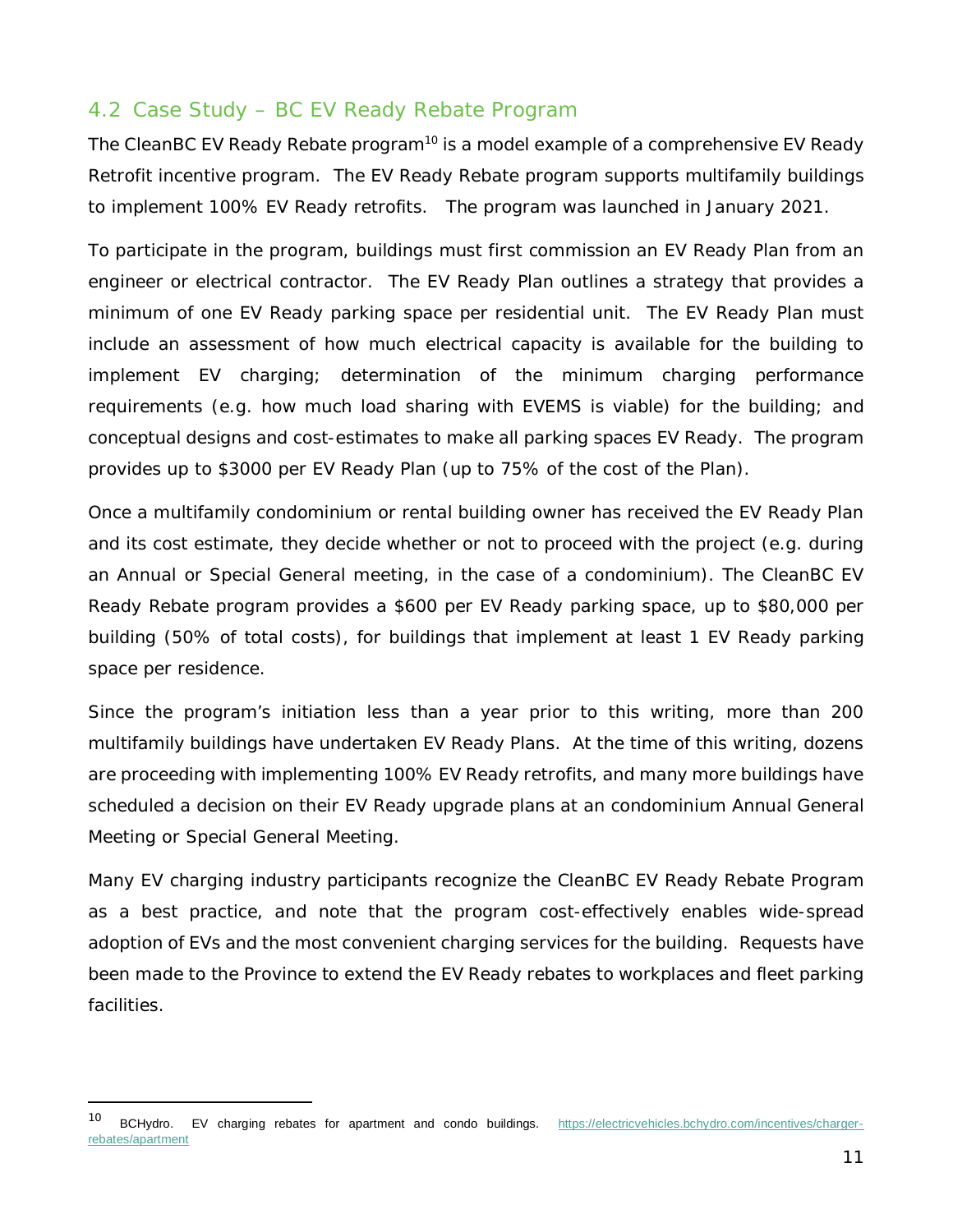## 4.3 Case Study – A Multifamily Building that has Implemented an EV Ready Retrofit

A multifamily condominium in the District of West Vancouver, BC, recently implemented a 100% EV Ready retrofit. The building includes 46 underground parking spaces. The building undertook an EV Ready Feasibility Assessment (i.e., an "EV Ready Plan"). The Feasibility Assessment found that all parking spaces could be made EV Ready, and identified a range of different electrical configurations and their estimated costs.

At a Special General Meeting, the condominium decided to implement 100% EV Ready parking, using EVEMS to share power between 4 parking spaces per 40A circuit. The cost

for EV Ready materials and labor, including communications systems, (excluding EVSE) was \$57,200, or about \$1250 per parking space. Residents opted to install EVSE at 25% of the parking spaces at the time of retrofit; the other residents will install EVSE as they adopt EVs.

*Figure 4: EV Ready Infrastructure in a multifamily building parking garage. Source: AES Engineering.*

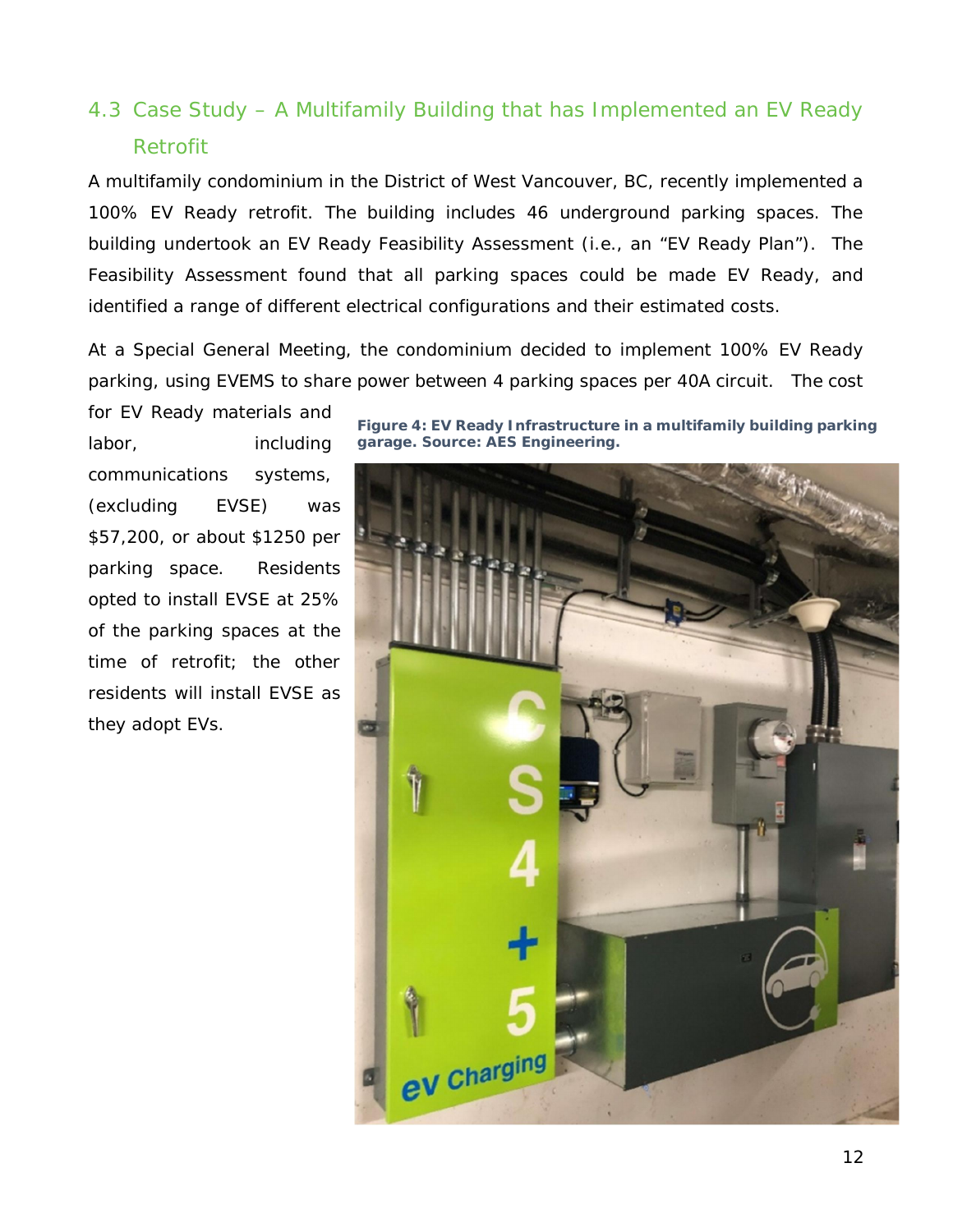#### 4.4 Recommendations for EV Ready Programs

**Electric Mobility Canada calls on the Federal Government to allocate \$1-billion to make at least 1 million multifamily buildings EV Ready in the next 5 years.**

**Likewise, Electric Mobility Canada advocates for utilities, Provinces and local governments to implement strong EV Ready programs.**

EMC endorses the following principles for program design:

- **Provide program options that enable comprehensive EV Ready retrofits** Programs should support 100% EV Ready retrofits to existing multifamily condominiums. Likewise, they should support existing multifamily rental and nonresidential buildings to implement EV Ready parking to some of their parking (e.g. 10-100% of parking spaces). Programs should not specify specific charging equipment, load management equipment or explicit standards (protocols, geometries). Governments should leave these aspects of design to the market. Programs should also be flexible to new load sharing technologies as they become available on the market only after being fully certified by the proper certification authority.
- **Meaningful incentives** Incentive programs should initially fund at least 50% to 75% of the cost to make parking in existing multifamily buildings EV Ready. Providing substantial levels of funding will help encourage condominiums and other buildings to forgo incremental installation of a few EV chargers overtime, which can result in greater life-cycle expenses and barriers to EV adoption. EV Ready incentive values can be scaled down as local adoption increases, and 100% EV Ready upgrades are normalized.
- **Explore financing opportunities** Program administrators, the Canada Infrastructure Bank, and other stakeholders should explore financing opportunities that can reduce the one-time expense of EV Ready parking. This may be particularly valuable for the condominium sector.
- **Support both the residential and non-residential sectors –** EV Ready residential parking is the greatest priority to enable EV adoption. However, EV